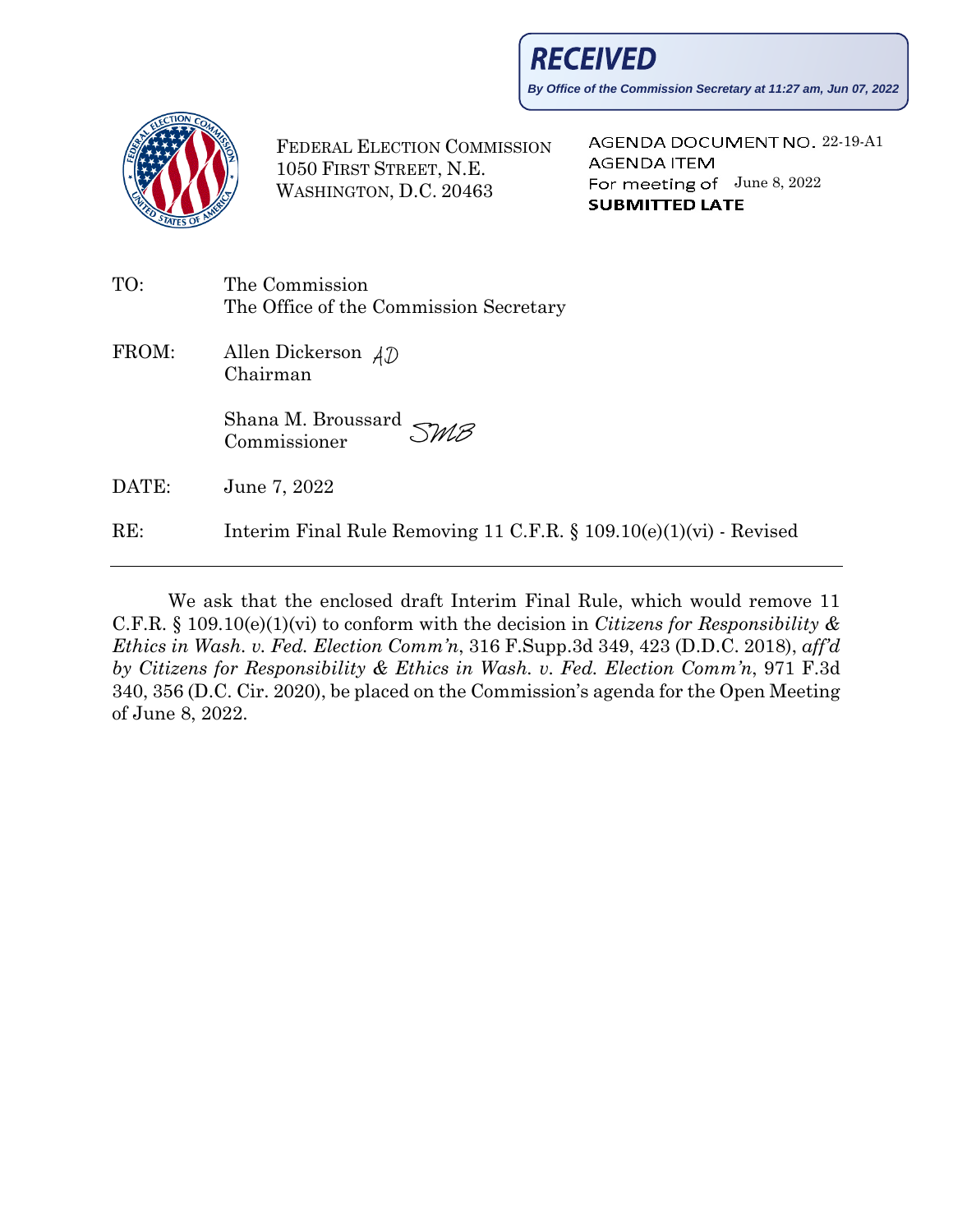BILLING CODE: 6715-01-P

| $\mathbf{1}$     | FEDERAL ELECTION COMMISSION                                                               |
|------------------|-------------------------------------------------------------------------------------------|
| $\overline{2}$   | <b>11 CFR Part 109</b>                                                                    |
| 3                | [Notice 2022- ]                                                                           |
| $\overline{4}$   | <b>Reporting Independent Expenditures</b>                                                 |
| 5                | <b>AGENCY:</b> Federal Election Commission.                                               |
| 6                | <b>ACTION:</b> Interim Final Rule.                                                        |
| 7                | SUMMARY: The Federal Election Commission is removing a regulation requiring that          |
| 8                | certain persons making independent expenditures disclose on their reports the             |
| $\boldsymbol{9}$ | identification of each person who made a contribution over \$200 to the persons filing    |
| 10               | such reports "for the purpose of furthering the reported independent expenditure." The    |
| 11               | Commission is taking this action to comply with the decision of the United States Court   |
| 12               | of Appeals for the District of Columbia Circuit, which affirmed a district court decision |
| 13               | holding that the disclosure regulation was invalid. The Commission is accepting           |
| 14               | comments on this revision to its regulation and any comments received may be addressed    |
| 15               | in a subsequent rulemaking document. Further information is provided in the               |
| 16               | supplementary information that follows.                                                   |
| 17               | <b>DATES:</b> The interim final rule is effective on [date after 30 legislative days have |
| 18               | passed]. Comments must be received on or before [INSERT DATE 30 DAYS AFTER                |
| 19               | PUBLICATION IN THE FEDERAL REGISTER].                                                     |
| 20               | <b>ADDRESSES:</b> All comments must be in writing. Commenters are encouraged to           |
| 21               | submit comments electronically via the Commission's website at                            |
| 22               | https://sers.fec.gov/fosers/, reference REG 2020-05. Alternatively, commenters may        |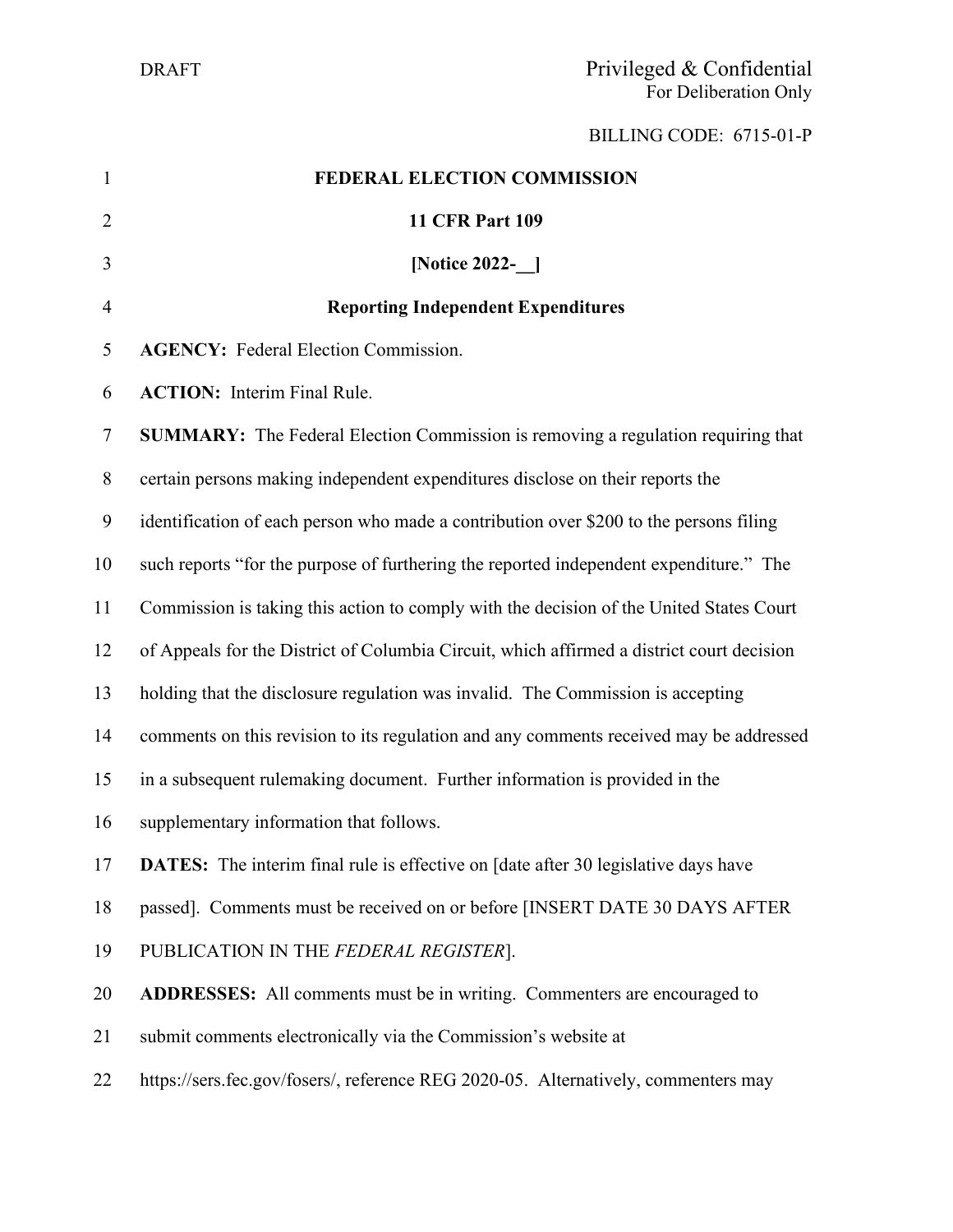| $\mathbf{1}$   | FOI Defineration Only<br>submit comments in paper form, addressed to the Federal Election Commission, Attn.: |
|----------------|--------------------------------------------------------------------------------------------------------------|
| $\overline{2}$ | Mr. Robert M. Knop, Assistant General Counsel, 1050 First Street NE, Washington, DC                          |
| 3              | 20463.                                                                                                       |
|                |                                                                                                              |
| $\overline{4}$ | Each commenter must provide, at a minimum, his or her first name, last name,                                 |
| 5              | city, and state. All properly submitted comments, including attachments, will become                         |
| 6              | part of the public record, and the Commission will make comments available for public                        |
| $\tau$         | viewing on the Commission's website and in the Commission's Public Records Office.                           |
| 8              | Accordingly, commenters should not provide in their comments any information that they                       |
| 9              | do not wish to make public, such as a home street address, personal email address, date of                   |
| 10             | birth, phone number, social security number, or driver's license number, or any                              |
| 11             | information that is restricted from disclosure, such as trade secrets or commercial or                       |
| 12             | financial information that is privileged or confidential.                                                    |
| 13             | FOR FURTHER INFORMATION CONTACT: Mr. Robert M. Knop, Assistant                                               |
| 14             | General Counsel, or Ms. Joanna S. Waldstreicher, Attorney, 1050 First Street NE,                             |
| 15             | Washington, DC 20463, (202) 694-1650 or (800) 424-9530.                                                      |
| 16             | <b>SUPPLEMENTARY INFORMATION:</b> The Federal Election Campaign Act (the                                     |
| 17             | "Act") provides that any person that is not a political committee and that makes                             |
| 18             | independent expenditures aggregating in excess of \$250 per calendar year must file a                        |
| 19             | statement containing certain information about the funds they received and spent,                            |
| 20             | including identifying each person (other than a political committee) whose contributions                     |
| 21             | to the person filing such statement aggregated in excess of \$200 within the calendar year,                  |
| 22             | together with the date and amount of such contribution. 52 U.S.C. 30104(c)(1); see also                      |
| 23             | 52 U.S.C. 30104(b)(3)(A). The Act also provides that the statement must identify "each                       |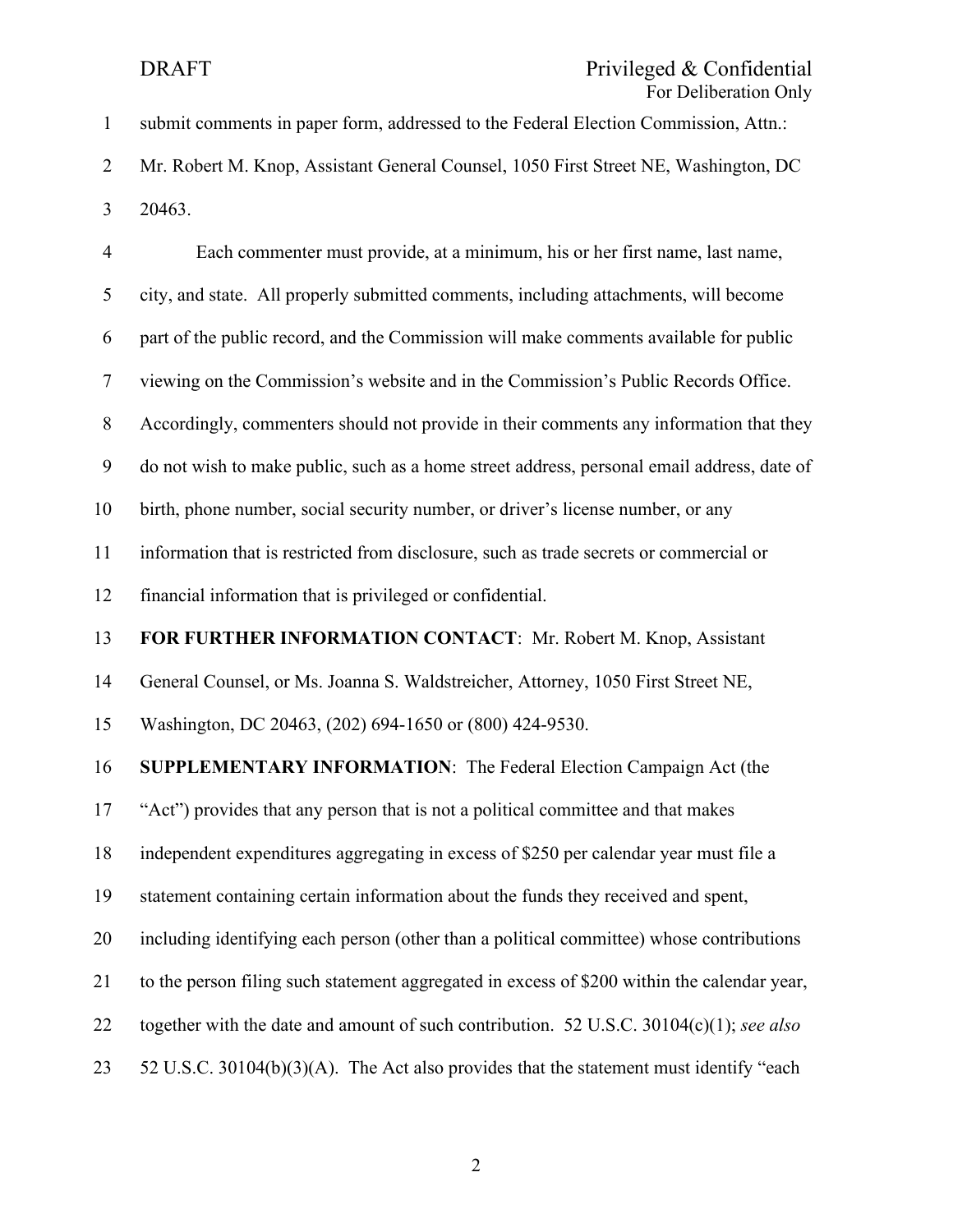### DRAFT Privileged & Confidential For Deliberation Only

| $\mathbf{1}$   | person who made a contribution in excess of \$200 to the person filing such statement                     |
|----------------|-----------------------------------------------------------------------------------------------------------|
| $\overline{2}$ | which was made for the purpose of furthering an independent expenditure." 52 U.S.C.                       |
| 3              | $30104(c)(2)(C)$ .                                                                                        |
| $\overline{4}$ | To implement these and other independent expenditure reporting provisions of the                          |
| 5              | Act, the Commission promulgated the regulation at 11 CFR 109.10, requiring that                           |
| 6              | "[e]very person that is not a political committee and that makes independent expenditures                 |
| $\tau$         | aggregating in excess of \$250 with respect to a given election in a calendar year shall file             |
| $8\,$          | a verified statement or report" including certain information about the expenditures                      |
| 9              | and "[t]he identification of each person who made a contribution in excess of \$200 to the                |
| 10             | person filing such report, which contribution was made for the purpose of furthering the                  |
| 11             | reported independent expenditure." 11 CFR 109.10(b), (e)(1)(vi).                                          |
| 12             | On Aug. 3, 2018, the United States District Court for the District of Columbia                            |
| 13             | Circuit held that the regulation at 11 CFR 109.10(e)(1)(vi) is invalid because it conflicts               |
| 14             | with the terms of the statute, which "mandate significantly more disclosure than that                     |
| 15             | required by the challenged regulation." CREW v. FEC, 316 F. Supp. 3d 349, 410 (D.D.C.                     |
| 16             | 2018). The district court held that 52 U.S.C. 30104(c)(1) "plainly requires broader                       |
| 17             | disclosure than just those donors making contributions for the purposes of funding the                    |
| 18             | independent expenditures made by the reporting entity." <i>Id.</i> at 389. The district court             |
| 19             | further held that the regulation "substantially narrows subsection $(c)(2)$ " of the statute, <i>id</i> . |
| 20             | at 394, and that "the challenged regulation's substitution of 'the reported' for 'an' is not              |
| 21             | in accord with the statutory text." <i>Id.</i> at 406. The district court therefore vacated the           |
| 22             | regulation, effective September 17, 2018. Order, CREW v. FEC, No. 16-259 (Aug. 3,                         |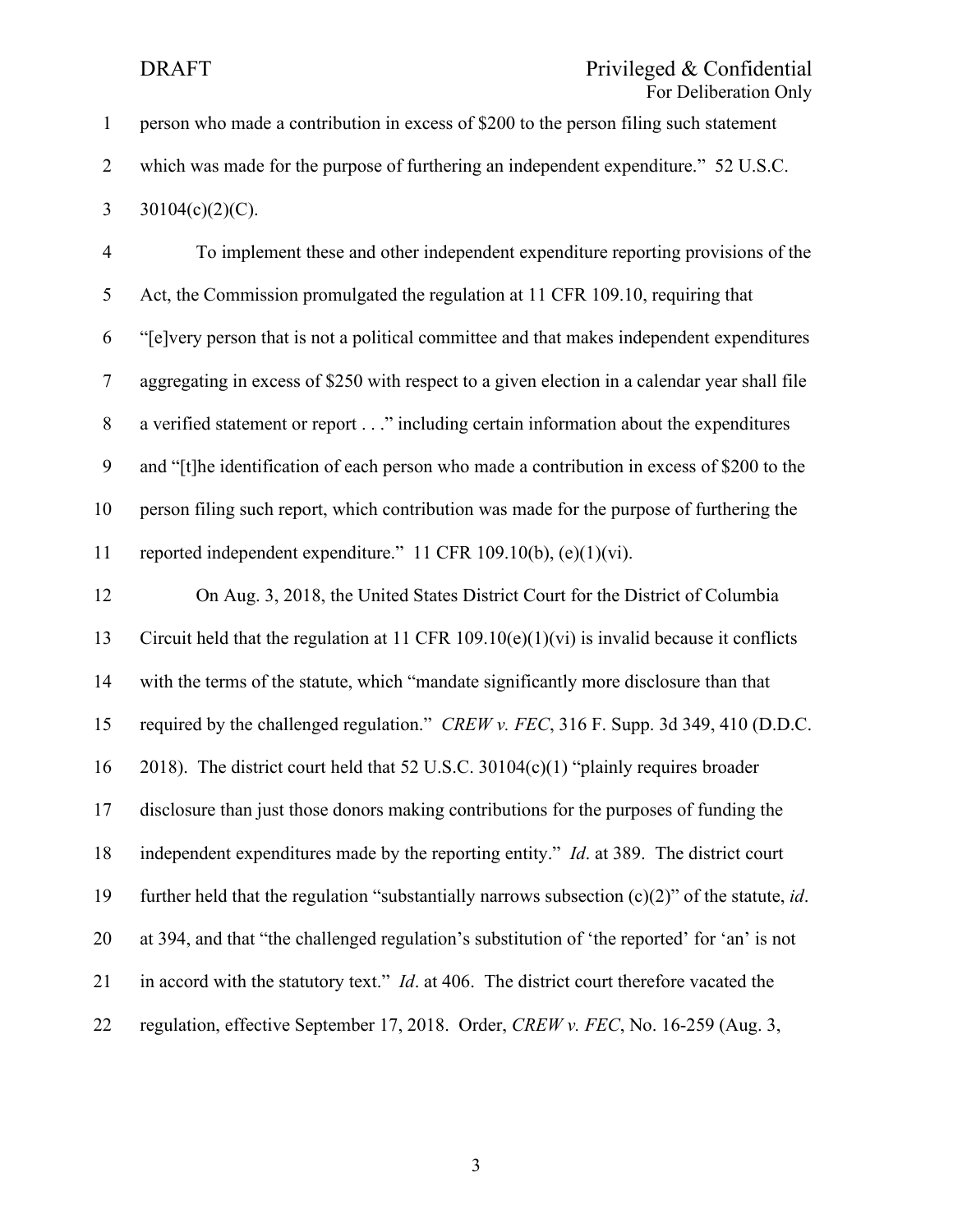## DRAFT Privileged & Confidential For Deliberation Only

| $\mathbf{1}$     | 2018) at $21$ Shortly after the vacatur of the regulation became effective, the Commission     |
|------------------|------------------------------------------------------------------------------------------------|
| $\overline{2}$   | issued guidance on how persons other than political committees should report their             |
| 3                | independent expenditures following the court's decision, available at:                         |
| $\overline{4}$   | https://www.fec.gov/updates/fec-provides-guidance-following-us-district-court-decision-        |
| 5                | crew-v-fec-316-f-supp-3d-349-ddc-2018/.                                                        |
| 6                | On August 21, 2020, the U.S. Court of Appeals for the District of Columbia                     |
| $\tau$           | Circuit affirmed the district court's decision. CREW v. FEC, 971 F.3d 340 (D.C. Cir            |
| $8\,$            | 2020). The D.C. Circuit found that 11 CFR 109.10 "disregards [52 U.S.C. 30104](c)(1)'s         |
| $\boldsymbol{9}$ | requirement that IE makers disclose each donation from contributors who give more than         |
| 10               | \$200" <i>Id.</i> at 350-51. It also found that the regulation "impermissibly narrows [52]     |
| 11               | U.S.C. 30104 $(c)(2)(C)$ 's requirement that contributors be identified if their donations are |
| 12               | 'made for the purpose of furthering an independent expenditure" by requiring disclosure        |
| 13               | only of donations linked to a particular independent expenditure. Id. at 351. The court        |
| 14               | concluded that, because the statute "establishes a broader disclosure mandate than the         |
| 15               | [Commission's] Rule ostensibly implementing it, the Rule is invalid." <i>Id.</i> at 356.       |
| 16               | Commissioners have previously made efforts to reach consensus on revising the                  |
| 17               | regulatory description of the reporting requirements, but were unable to find agreement        |
| 18               | by the required four affirmative votes.                                                        |
| 19               | In order to conform with the court opinion, the Commission is now striking 11                  |

20 CFR 109.10(e)(1)(vi). The Commission is adding a note to 11 C.F.R.  $\S$  109.10(e)(1)

<span id="page-4-0"></span>

<sup>&</sup>lt;sup>1</sup> The court stayed its vacatur of the rule for 45 days from the date of the order.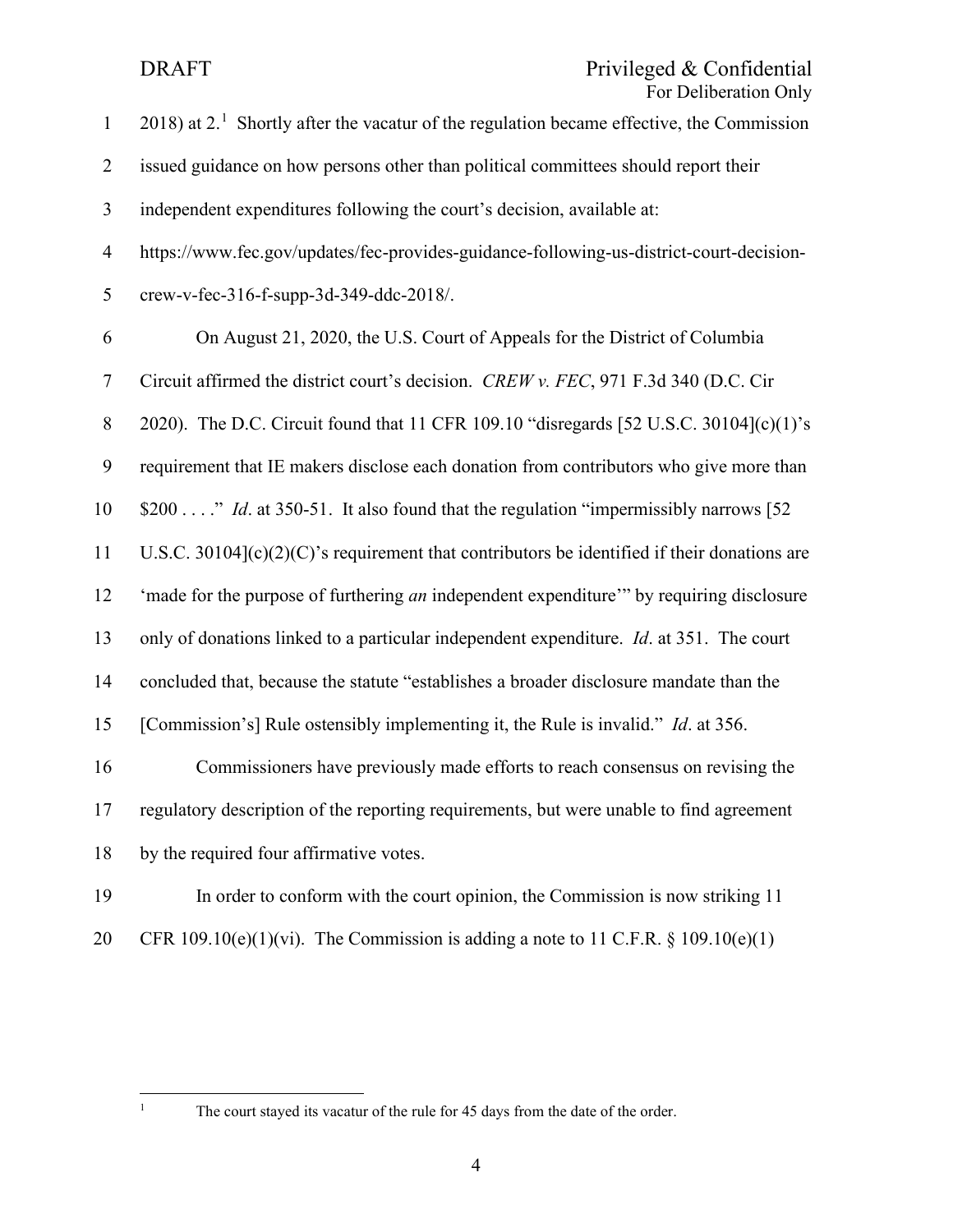| $\mathbf{1}$   | citing to the District Court and Court of Appeals decisions relating to this matter stating        |
|----------------|----------------------------------------------------------------------------------------------------|
| $\overline{2}$ | that the statutory provision at 52 U.S.C. $\S 30104(c)$ remains in force.                          |
| 3              | The Commission is issuing this rule as an interim final rule. This interim final                   |
| $\overline{4}$ | rule will take effect thirty legislative days after its transmittal to Congress. See 52 U.S.C.     |
| 5              | 30111(d). The Commission welcomes public comment on this interim final rule and may                |
| 6              | address any comments received in a later rulemaking.                                               |
| $\tau$         | The Administrative Procedure Act ("APA") requires an agency promulgating                           |
| $8\,$          | regulations to publish a notice of a proposed rulemaking in the Federal Register.                  |
| 9              | 5 U.S.C. 553(b). The notice requirement does not apply, however, "when the agency for              |
| 10             | good cause finds (and incorporates the finding and a brief statement of reasons therefor in        |
| 11             | the rules issued) that notice and public procedure thereon are impracticable, unnecessary,         |
| 12             | or contrary to the public interest." 5 U.S.C. 553(b)(B). According to the APA's                    |
| 13             | legislative history, a situation is "impracticable" when "the due and required execution of        |
| 14             | the agency functions would be unavoidably prevented by its undertaking public rule-                |
| 15             | making proceedings." See Administrative Procedure Act: Legislative History, S. Doc.                |
| 16             | No. 248 79-258 (1946); see also Attorney General's Manual on the Administrative                    |
| 17             | Procedure Act 15 (1947). "'Unnecessary' means unnecessary so far as the public is                  |
| 18             | concerned, as would be the case if a minor or merely technical amendment in which the              |
| 19             | public is not particularly interested were involved." <i>Id.</i> "Contrary to the public interest" |
| 20             | connotes a situation in which the interest of the public would be defeated by any                  |
| 21             | requirement of advance notice. Id.                                                                 |
| 22             | The notice to remove 11 CFR 109.10(e)(1)(vi) is unnecessary because that                           |
| 23             | regulatory provision that has already been invalidated by a federal court and cannot be            |

5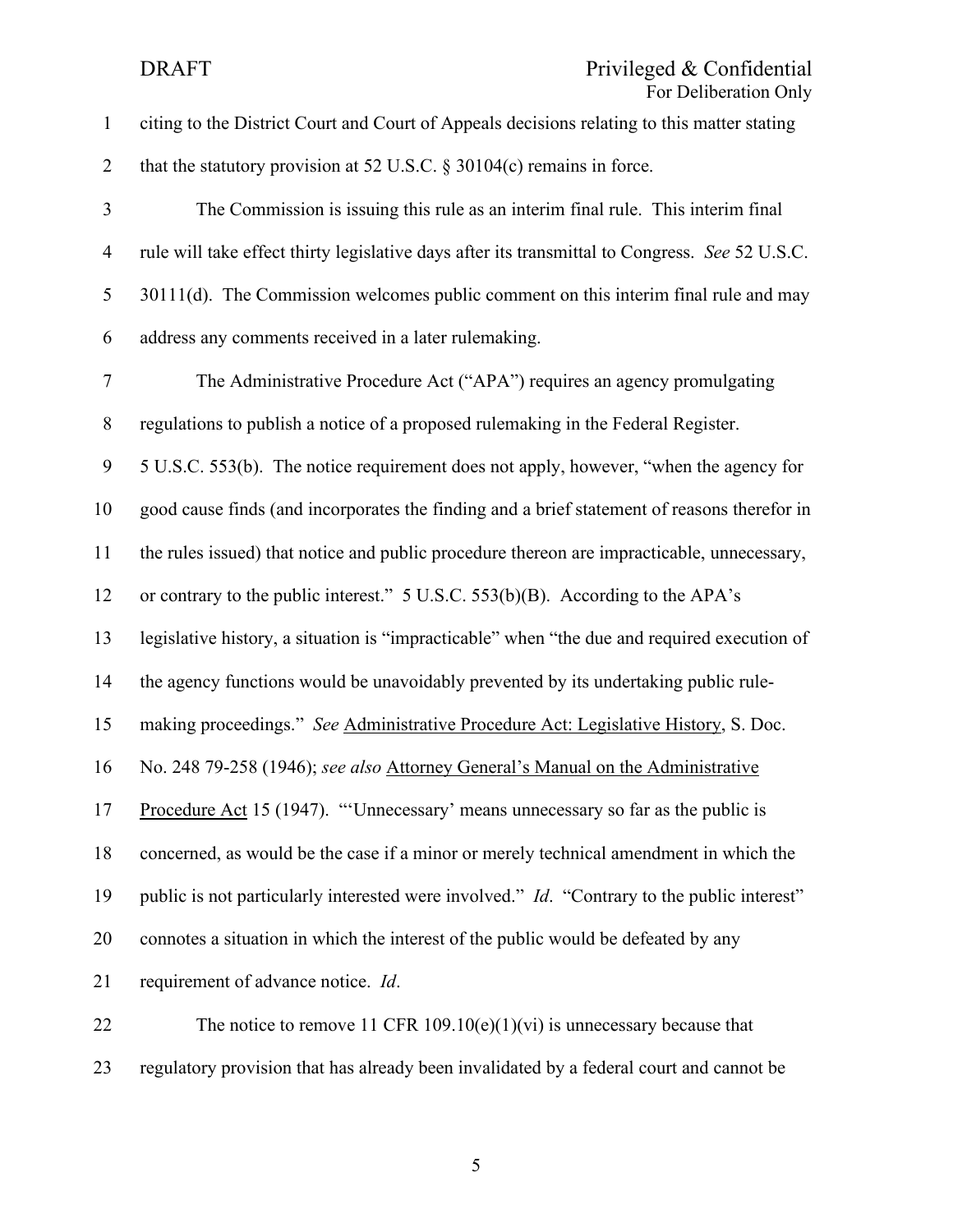### DRAFT Privileged & Confidential For Deliberation Only

| $\mathbf{1}$   | enforced. $5$ U.S.C. $553(b)(B)$ . Removing this provision from the regulations does not     |
|----------------|----------------------------------------------------------------------------------------------|
| $\overline{2}$ | involve any exercise of discretion by the Commission. Moreover, because this provision       |
| $\overline{3}$ | is already unenforceable, the Commission's action will not affect the rights or interests of |
| $\overline{4}$ | any person or entity, nor could the public notice and comment period benefit the             |
| 5              | Commission in this rulemaking.                                                               |
| 6              | In addition, a notice and comment period may be contrary to the public interest.             |
| $\tau$         | The Commission notes that the 2022 elections for federal office are scheduled to take        |
| 8              | place on November 8, 2022. Although, as noted above, the Commission previously               |
| 9              | issued guidance on reporting requirements to the regulated community, the fundamental        |
| 10             | part of that guidance should be reflected in the Commission's regulation as soon as          |
| 11             | possible before the general election.                                                        |
| 12             | In addition, because this interim final rule is exempt from the notice and comment           |
| 13             | procedure under 5 U.S.C. 553(b), the Commission is not required to conduct a regulatory      |
| 14             | flexibility analysis under 5 U.S.C. 603 and 604 (Regulatory Flexibility Act). See 5          |
| 15             | U.S.C. $601(2)$ and $604(a)$ .                                                               |
| 16             |                                                                                              |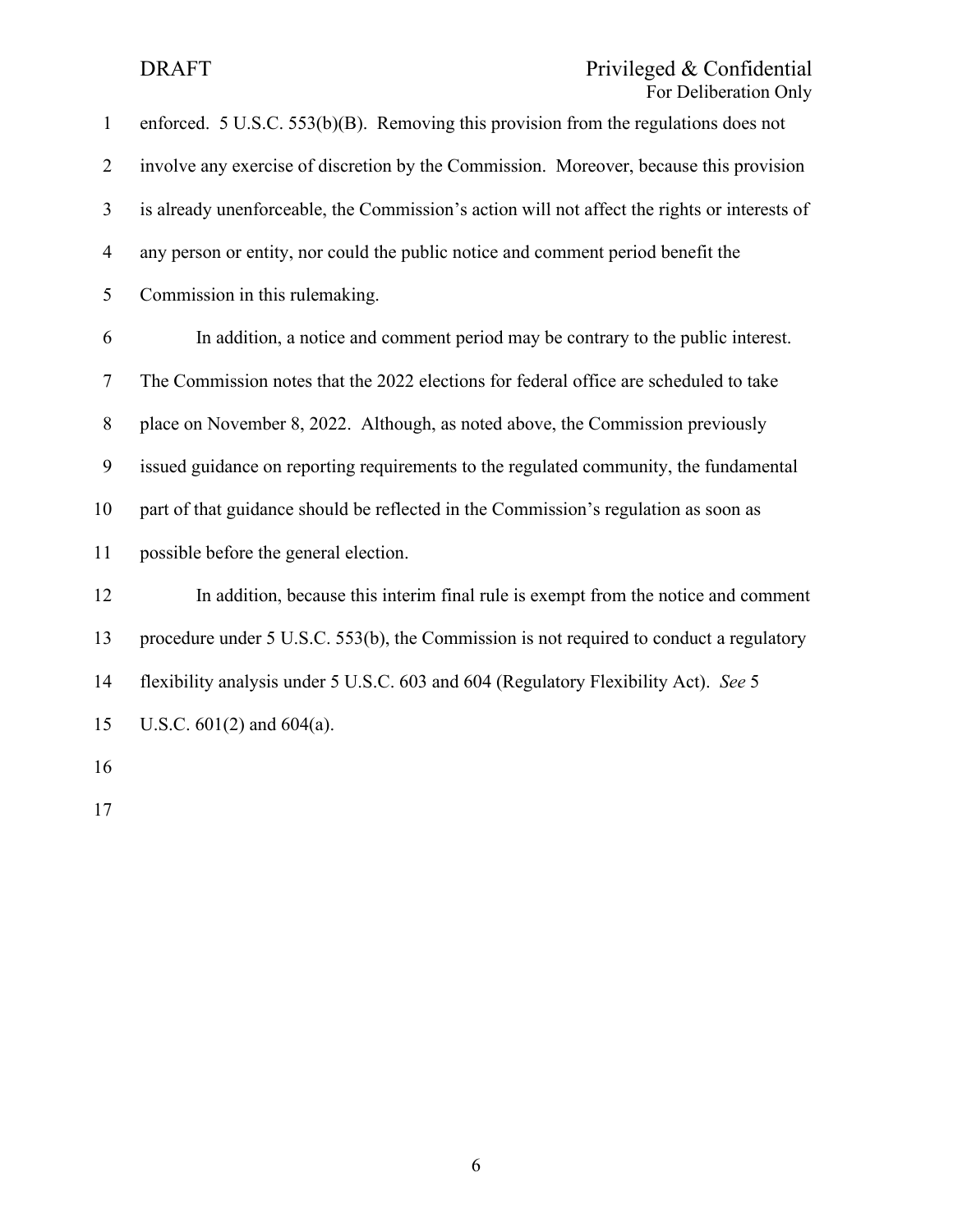# 1 **List of Subjects**

# 2 11 CFR Part 109

- 3 Coordinated and Independent Expenditures.
- 4
- 5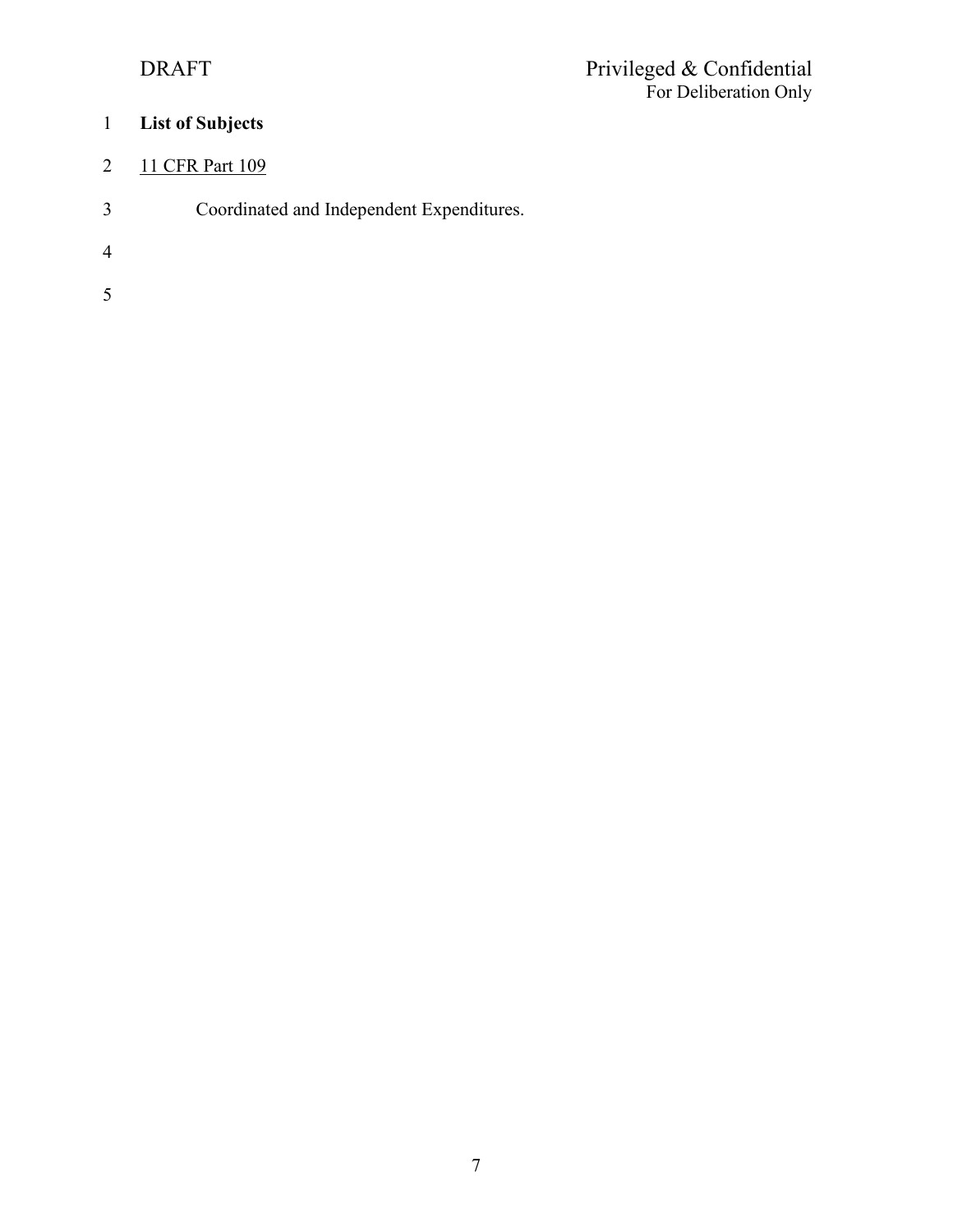DRAFT Privileged & Confidential For Deliberation Only 1 For the reasons set out in the preamble, the Commission is amending Subchapter A of 2 Chapter I of Title 11 of the Code of Federal Regulations as follows: 3 **PART 109 – COORDINATED AND INDEPENDENT EXPENDITURES (52 U.S.C.**  4 **30101(17), 30116(a) AND (d), AND PUB. L. 107-155 SEC. 214(C))**  5 1. The authority citation for part 109 continues to read as follows: 6 Authority: 52 U.S.C. 30101(17), 30104(c), 30111(a)(8), 30116, 30120; Sec. 7 214(c), Pub. L. 107-155, 116 Stat. 81. 8 § 109.10 9 2. Section 109.10 is amended by removing and reserving paragraph  $(e)(1)(vi)$  and by 10 adding a note to read as follows: 11 **§ 109.10 How do political committees and other persons report independent**  12 **expenditures?** 13 **\* \* \* \* \***  14 (e) \* \* \* 15 (1) \* \* \* 16 Note to § 109.10(e)(1): On August 3, 2018, the United States District Court for the 17 District of Columbia vacated 11 C.F.R. § 109.10(e)(1)(vi). CREW v. FEC, 316 18 F.Supp.3d 349 (Aug. 3, 2018), aff'd, 971 F.3d 340 (D.C. Cir. 2020). Section 30104(c) of 19 title 52 of the U.S. Code and the remaining provisions of 11 C.F.R. § 109.10 remain in 20 force. 21 \* \* \* \* \* 22 23 Dated: June \_, 2022 24